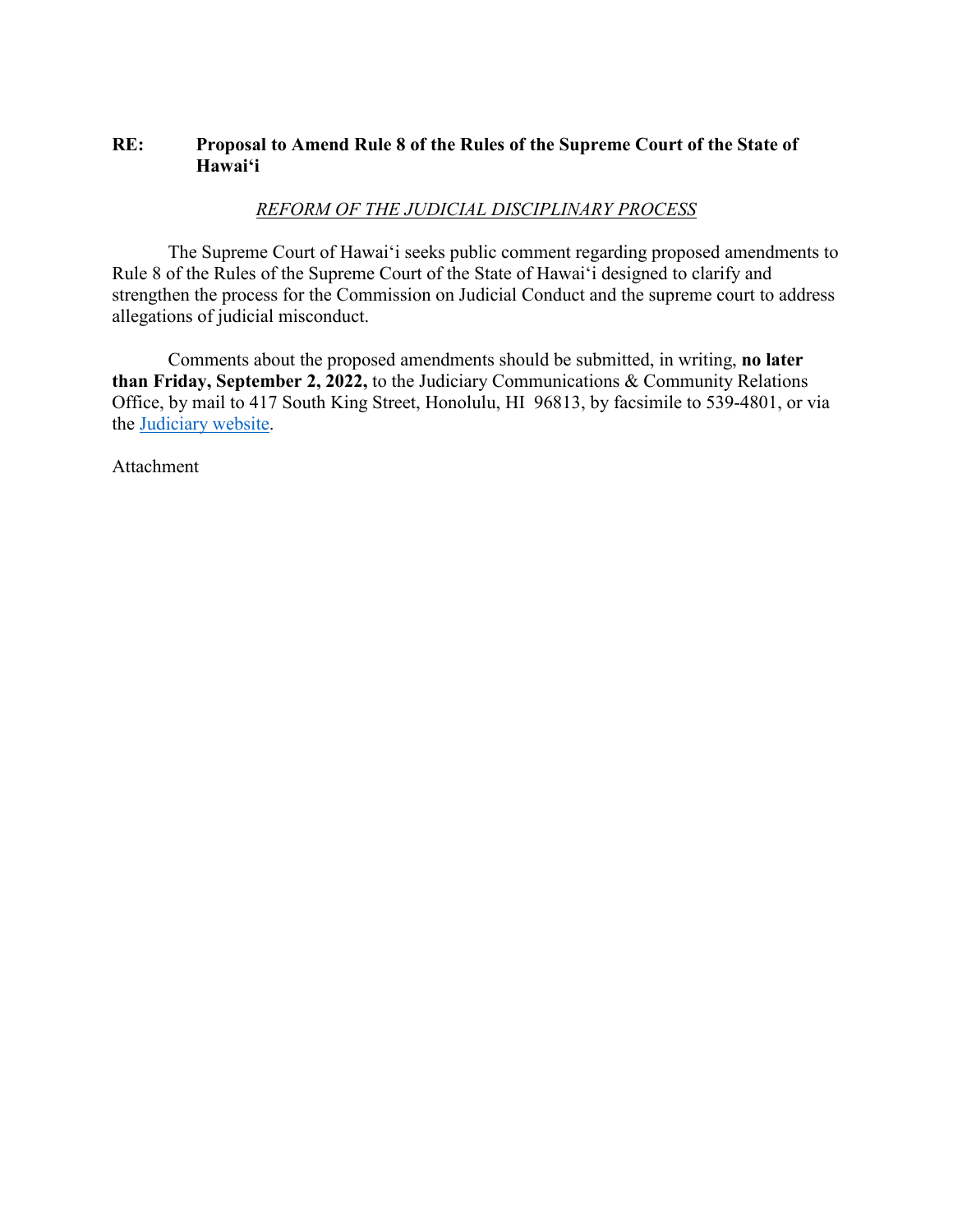(Deleted materials are bracketed and stricken; new material is underlined.)

## **RULE 8. JUDICIAL DISCPLINE.**

## **8.2. Jurisdiction and powers of commission.**

\*\*\*

## **(c) Jurisdiction of Commission.**

\*\*\*

\*\*\*

(2) Notwithstanding any provisions to the contrary contained herein regarding the jurisdiction of the Commission:

(i) The Disciplinary Board of the Hawaiʻi Supreme Court may conclude any formal disciplinary proceedings as to said conduct which occurred prior to the judicial tenure of any full-time or part-time justice or judge, and any petition to the supreme court to determine whether any justice or judge is incapacitated from continuing the practice of law by reason of physical infirmity or illness or because of the use of drugs or intoxicants, if such formal disciplinary proceedings were [instituted]initiated or such petition was filed prior to the judicial tenure of the justice or judge.

\*\*\*

### **(d) Subpoena and discovery.**

(1) In matters before the Commission the chairperson or, if appointed pursuant to Rule 8.7 of this Rule, special counsel in matters under investigation by special counsel, may administer oaths and affirmations, compel by subpoena the attendance and testimony of witnesses, including the judge as witness, and to provide for the inspection of documents, books, accounts, and other records.

A respondent judge may compel by subpoena the attendance of witnesses and the production of documents, books, accounts, and other records after formal disciplinary proceedings are initiated.

Writs of subpoena shall be issued in blank by the clerk of the supreme court upon application by any member of the Commission, special counsel or the respondent, subject to the demonstration of good cause required by Rule 8.2(d)(3) of this Rule.

(2) The power to enforce process may be delegated by the supreme court to any other court.

(3) There shall be no discovery proceedings except upon the order of the Commission Chairperson for good cause shown.

\*\*\*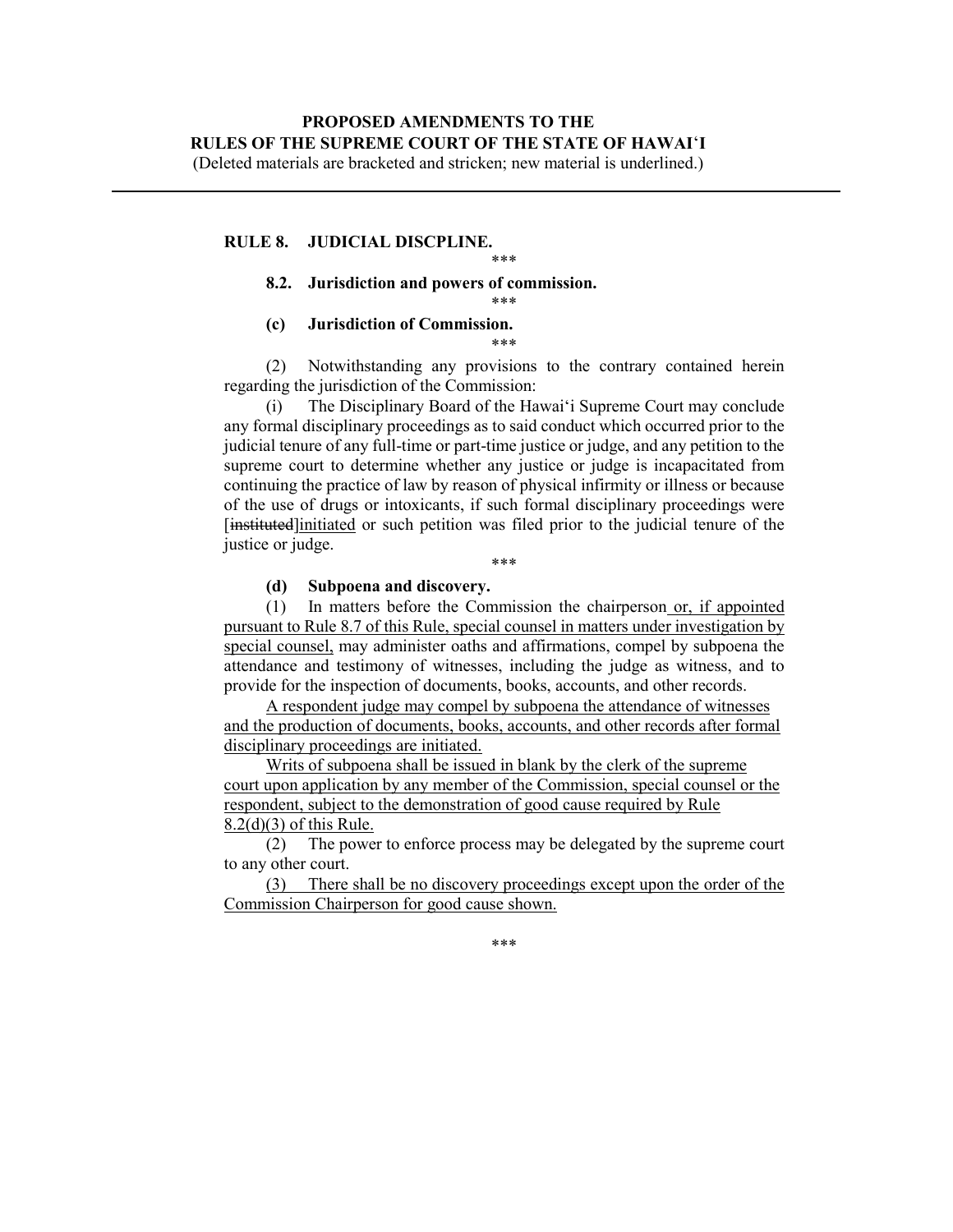#### **8.4. Confidentiality.**

**(a) In general.** All proceedings, records, files, and reports involving allegations of misconduct by, or disability of, a judge shall be kept confidential until and unless the judge requests such materials be made public. However, absent evidence of incapacity or disability related to the alleged misconduct, or unless otherwise directed by the supreme court, if formal disciplinary proceedings are initiated, [however, unless otherwise directed by the supreme court,] the Formal Complaint or the Statement of the Allegations, and the respondent judge's answer, if any, shall be public 90-days after the service of the Formal Complaint or the Statement of the Allegations upon [the filing of the answer by] the respondent judge<sup>[</sup>, or the expiration of the 20-day period for filing an answer under Rule 8.9(b) of this Rule], as shall any subsequent disciplinary hearings and evidence introduced therein. In such an event, however, the deliberations of the Commission and the contents of the initial investigatory file shall remain confidential. In addition, the respondent judge may apply to the Commission for a protective order based upon the assertion of private medical or other sensitive information, with denial of that order reviewable by the supreme court. [the supreme court enters an order for the imposition of public discipline or the judge requests that the matter be public.] The Commission, [and] special counsel, the supreme court, and their staffs shall conduct themselves so as to maintain the required confidentiality  $\left\{ -\frac{\partial f}{\partial t} \right\}$ . The Commission and the supreme court may, however, confirm the resignation of the respondent judge in such an event.

\*\*\*

\*\*\*

### **8.6. Complaint procedure.**

**(b) Privilege.** A qualified privilege shall attach to a complaint submitted to the Commission or testimony related to the complaint, and any civil action predicated on such complaint [instituted]initiated against any complainant or witness, or their counsel, shall be subject to said qualified privilege.

\*\*\*

**8.7. Appointment of special counsel.** Upon determining that further proceedings should be had, the Commission shall request the supreme court to appoint special counsel to further investigate the matter. The supreme court, however, may also, upon receipt of the report from the Commission pursuant to Rule 8.6 of these Rules, review the record *de novo* and, in its discretion, appoint special counsel *sua sponte*. In either case, Counsel, upon further investigation, shall either report to the Commission that a formal hearing is not necessary or shall [institute]initiate formal disciplinary proceedings as provided in Rule 8.9 of these Rules. The Office of Disciplinary Counsel may be appointed as special counsel, subject to the approval of the Chairperson of the Disciplinary Board.

\*\*\*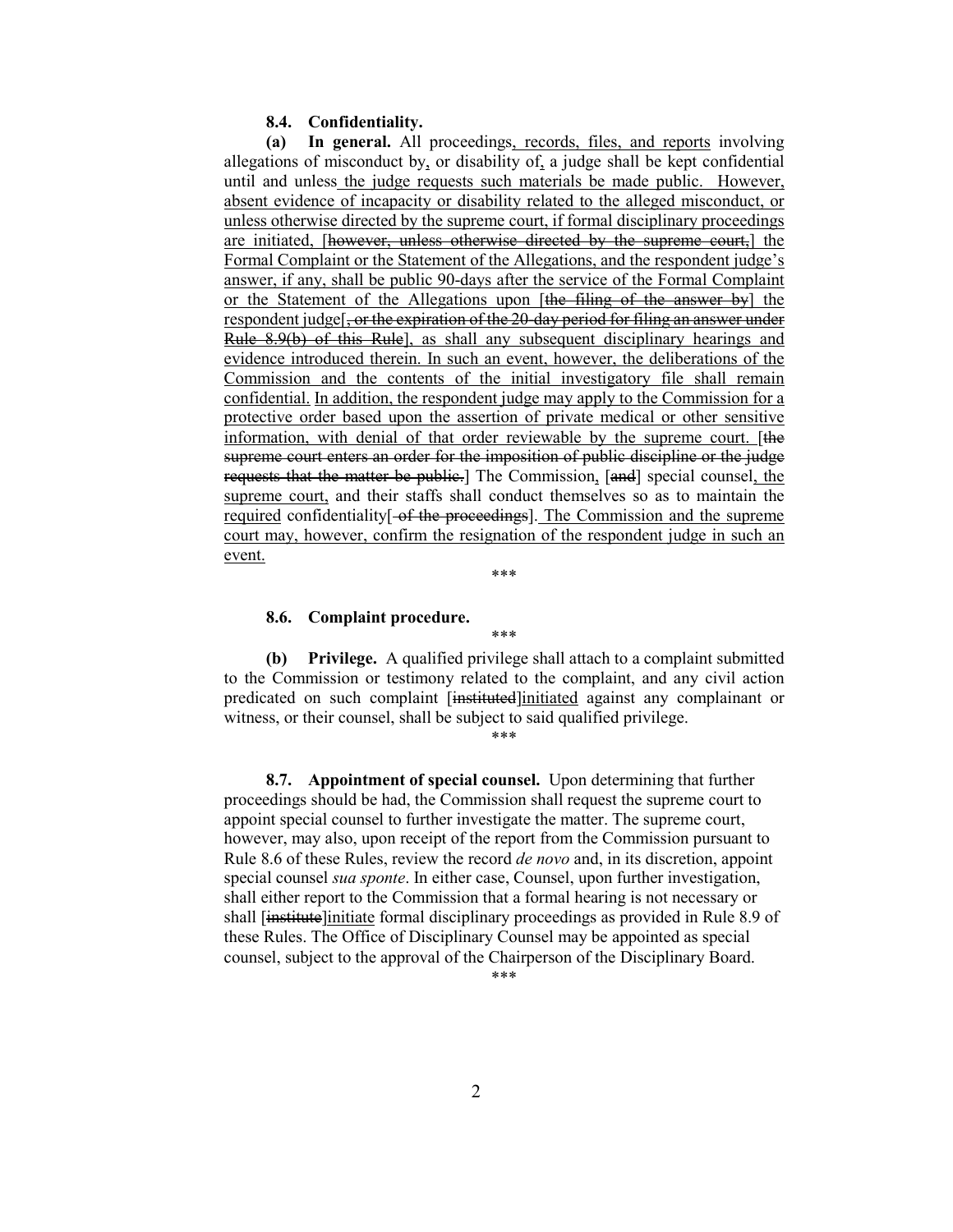### **8.9. Formal hearing.**

**(a) Formal Complaint or S**[**s**]**tatement of the Allegations.** Formal disciplinary proceedings shall be [instituted] initiated by special counsel by filing with the Commission a detailed sworn Formal C[e]omplaint signed by the complainant. If a sworn Formal C[ $e$ ]omplaint is not obtained, a clear S[ $s$ ]tatement of the A[a]llegations against the judge and the alleged facts forming their basis shall be prepared by special counsel and submitted to the Commission. Where more than one act of misconduct is alleged, each shall be clearly set forth. A copy of the Formal C[ $e$ ]omplaint or S[ $s$ ]tatement of the A[ $a$ ]llegations shall be served upon the judge by personal service unless the judge cannot be located within the State, in which case service may be accomplished by certified or registered mail to the judge's address registered with the Hawaiʻi State Bar Association.

**(b) Answer.** The judge shall serve the judge's [his or her] answer upon special counsel and file the original with the Commission within 20 days after the service of the Formal C[ $\epsilon$ ]omplaint or the S[ $\epsilon$ ] latement of the A[ $\epsilon$ ] llegations unless such time is extended by the chairperson. In the event the judge fails to answer, the charges shall be deemed admitted; provided, however, that a judge who fails to answer within the time provided may obtain permission of the chairperson to file an answer if such failure to file an answer was attributable to mistake, inadvertence, surprise or excusable neglect.

**(c) Termination after answer.** [At any time after service of the answer, t]The Commission may terminate the proceeding and dismiss the [e]Formal Complaint or the Statement of the Allegations with the approval of the supreme court, and shall in that event give notice to each complainant and to the judge. [that it has found insufficient cause to proceed.]

**(d) Hearing Officer and [N]notice of hearing.** Following service of the answer the matter may be set for hearing before a Hearing Officer, chosen by the Commission from the list maintained by the Disciplinary Board of the Hawaiʻi Supreme Court for attorney disciplinary proceedings. [the Commission.] A Hearing Officer shall refrain from taking part in any proceeding in which a judge, similarly situated, would be required to abstain. The Commission shall serve a notice of hearing upon special counsel and the judge, or [his or her] the judge's counsel, stating the date and place of the hearing and the proposed identity of the Hearing Officer. Any motion for the disqualification of any proposed Hearing Officer shall be made within 10 days of service of the notice upon special counsel and the judge, or the judge's counsel, after which time any objection shall be deemed waived.

**(e) Presentation; cross-examination; evidence.** At the hearing, the judge shall be entitled to counsel of [his or her] the judge's own choice, shall be entitled to compel by subpoena the attendance and testimony of witnesses and to provide for the inspection of documents, books, accounts, and other records, and shall have a full opportunity to confront and cross-examine the complainant and other witnesses presented by special counsel and to present evidence on [his or her] the judge's own behalf. Absent good cause warranting the use of a court reporter, the Hearing Officer shall electronically record the disciplinary hearings, to preserve the record of the hearings for transcription at a later time, if necessary.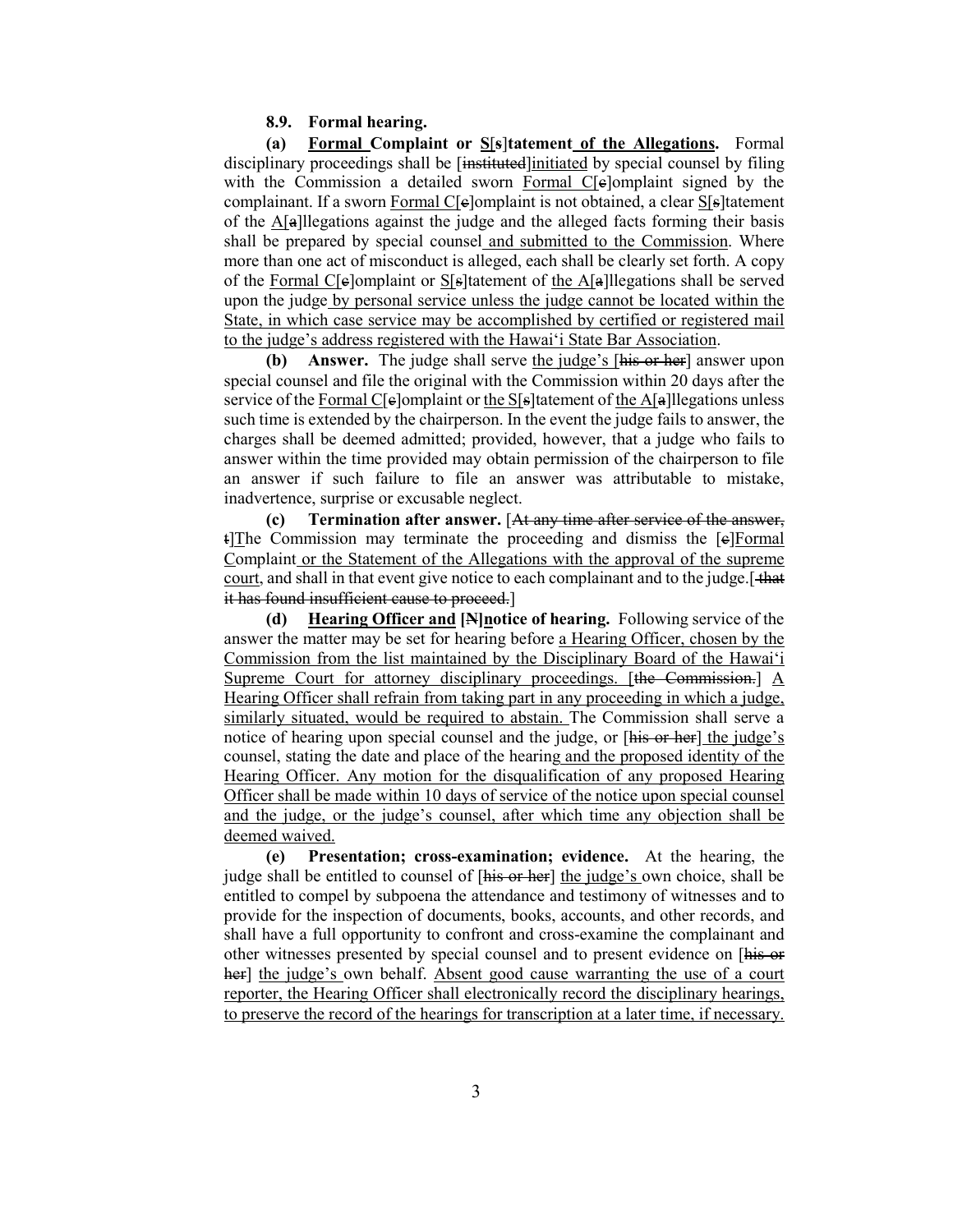The [Commission] Hearing Officer shall not be bound by the formal rules of evidence, but shall admit only trustworthy evidence, nor shall  $[-]$ . The Commission shall not rely upon] any evidence outside the formal record be relied upon in reaching [its] a decision. The findings of the Hearing Officer shall be supported by clear and convincing evidence.

The Hearing Officer shall, in every case, submit a report containing findings supported by citations to the record, conclusions of law, and recommendations, together with a record of the proceedings, including a transcription of the audio recordings of the hearing if requested, to the Commission within 30 days after the conclusion of the hearing, unless such time is extended by the Commission Chairperson for no more than one 30-day extension, for good cause shown. A hearing is concluded when all of the evidence has been submitted or, if posthearing pleadings have been ordered or authorized, when the last authorized pleading is filed.

**(f) Findings and recommendations.** Upon receipt of such a report from a Hearing Officer, the Commission will not entertain briefs or oral argument except:

(1) within the Chairperson's discretion upon application of special counsel or the judge (submitted within 10 days after service of the report of the Hearing Officer); or

(2) upon a vote of a majority of the Commission.

If such application is granted or vote occurs, the Commission Chairperson shall set the dates for the timely submission of briefs and for the expeditious hearing of any oral argument before the Commission.

After a review of the report of the Hearing Officer, the Commission shall itself compose a report, making Findings of Fact, based upon clear and convincing evidence, entering Conclusions of Law regarding any violations found, and making a recommendation for the disposition of the matter and shall thereafter promptly submit that report,[All findings of the Commission shall be supported by clear and convincing evidence. The Commission shall, in every case, submit a report containing its findings and recommendations, together with a transcribed record of its proceedings and the proceedings before the Hearing Officer, to the supreme court after the conclusion of proceedings before the Commission [its] hearing] or after the submission to the Commission of the Hearing Officer's report if no proceedings are held at the Commission. The Commission may, at its discretion, rely upon the report of the Hearing Officer in the drafting of its report to the supreme court. In its report, the [The] Commission may recommend to the supreme court any of the following sanctions:

 $[(1)] (A)$  Removal;

 $\left[\frac{2}{2}\right]$  (B) Retirement;

 $[3]$  (C) Imposition of limitations or conditions on the performance of judicial duties, including suspension with or without pay;

 $[(4)]$  (D) Direct professional counseling or assistance for the judge;

(E) Private reprimand;

 $[5]$  (F) Public censure;  $\frac{1}{5}$ , suspension from the practice of law, or disbarment; or]